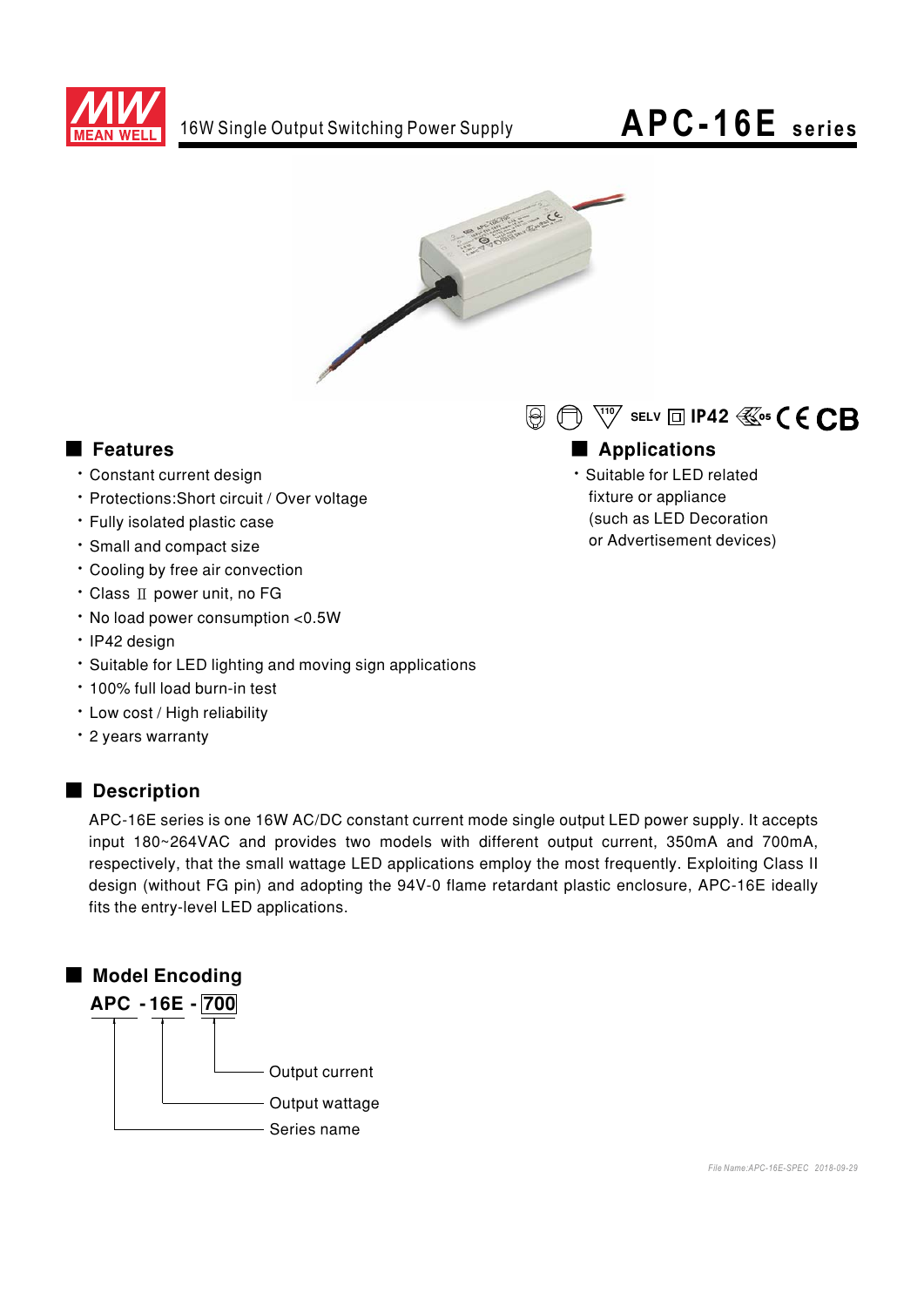

#### **SPECIFICATION**

| <b>MODEL</b>                              |                                                                                                                                                                                                                                                                                                                                                                                                                                                                                                                                                                                                                                                                                                                                                                                                  | APC-16E-350                                                                                                                                                   | APC-16E-700    |  |
|-------------------------------------------|--------------------------------------------------------------------------------------------------------------------------------------------------------------------------------------------------------------------------------------------------------------------------------------------------------------------------------------------------------------------------------------------------------------------------------------------------------------------------------------------------------------------------------------------------------------------------------------------------------------------------------------------------------------------------------------------------------------------------------------------------------------------------------------------------|---------------------------------------------------------------------------------------------------------------------------------------------------------------|----------------|--|
| <b>OUTPUT</b>                             | <b>RATED CURRENT</b>                                                                                                                                                                                                                                                                                                                                                                                                                                                                                                                                                                                                                                                                                                                                                                             | 350mA                                                                                                                                                         | 700mA          |  |
|                                           | DC VOLTAGE RANGE                                                                                                                                                                                                                                                                                                                                                                                                                                                                                                                                                                                                                                                                                                                                                                                 | 12~48V                                                                                                                                                        | $9 - 24V$      |  |
|                                           | <b>RATED POWER</b>                                                                                                                                                                                                                                                                                                                                                                                                                                                                                                                                                                                                                                                                                                                                                                               | 16.8W                                                                                                                                                         | 16.8W          |  |
|                                           | RIPPLE & NOISE (max.)Note.2                                                                                                                                                                                                                                                                                                                                                                                                                                                                                                                                                                                                                                                                                                                                                                      | 300mVp-p                                                                                                                                                      | 250mVp-p       |  |
|                                           | VOLTAGE TOLERANCE Note.3 ±5.0%                                                                                                                                                                                                                                                                                                                                                                                                                                                                                                                                                                                                                                                                                                                                                                   |                                                                                                                                                               |                |  |
|                                           | <b>CURRENT ACCURACY</b>                                                                                                                                                                                                                                                                                                                                                                                                                                                                                                                                                                                                                                                                                                                                                                          | ±8.0%                                                                                                                                                         |                |  |
|                                           | <b>LINE REGULATION</b>                                                                                                                                                                                                                                                                                                                                                                                                                                                                                                                                                                                                                                                                                                                                                                           | ±1.0%                                                                                                                                                         |                |  |
|                                           | <b>LOAD REGULATION</b>                                                                                                                                                                                                                                                                                                                                                                                                                                                                                                                                                                                                                                                                                                                                                                           | ±3.0%                                                                                                                                                         |                |  |
|                                           | <b>SETUP, RISE TIME</b>                                                                                                                                                                                                                                                                                                                                                                                                                                                                                                                                                                                                                                                                                                                                                                          | 500ms, 200ms / 230VAC at full load                                                                                                                            |                |  |
|                                           | HOLD UP TIME (Typ.)                                                                                                                                                                                                                                                                                                                                                                                                                                                                                                                                                                                                                                                                                                                                                                              | 20ms/230VAC at full load                                                                                                                                      |                |  |
| <b>VOLTAGE RANGE Note.4</b>               |                                                                                                                                                                                                                                                                                                                                                                                                                                                                                                                                                                                                                                                                                                                                                                                                  | $180 - 264$ VAC<br>254~370VDC                                                                                                                                 |                |  |
| <b>INPUT</b>                              | <b>FREQUENCY RANGE</b>                                                                                                                                                                                                                                                                                                                                                                                                                                                                                                                                                                                                                                                                                                                                                                           | $47 - 63$ Hz                                                                                                                                                  |                |  |
|                                           | POWER FACTOR (Typ.)                                                                                                                                                                                                                                                                                                                                                                                                                                                                                                                                                                                                                                                                                                                                                                              | PF>0.5/230VAC at full load                                                                                                                                    |                |  |
|                                           | EFFICIENCY(Typ.)                                                                                                                                                                                                                                                                                                                                                                                                                                                                                                                                                                                                                                                                                                                                                                                 | 83%                                                                                                                                                           | 82%            |  |
|                                           | <b>AC CURRENT</b>                                                                                                                                                                                                                                                                                                                                                                                                                                                                                                                                                                                                                                                                                                                                                                                | 0.3A/230VAC                                                                                                                                                   |                |  |
|                                           | <b>INRUSH CURRENT(Typ.)</b>                                                                                                                                                                                                                                                                                                                                                                                                                                                                                                                                                                                                                                                                                                                                                                      | COLD START 45A(twidth=210µs measured at 50% Ipeak) at 230VAC                                                                                                  |                |  |
|                                           | MAX. No. of PSUs on 16A<br><b>CIRCUIT BREAKER</b>                                                                                                                                                                                                                                                                                                                                                                                                                                                                                                                                                                                                                                                                                                                                                | 13 units (circuit breaker of type B) / 23 units (circuit breaker of type C) at 230VAC                                                                         |                |  |
| <b>LEAKAGE CURRENT</b><br>0.25mA / 240VAC |                                                                                                                                                                                                                                                                                                                                                                                                                                                                                                                                                                                                                                                                                                                                                                                                  |                                                                                                                                                               |                |  |
|                                           |                                                                                                                                                                                                                                                                                                                                                                                                                                                                                                                                                                                                                                                                                                                                                                                                  | $50.4 - 60V$                                                                                                                                                  | $27.6 - 33.5V$ |  |
|                                           | <b>PROTECTION OVER VOLTAGE</b>                                                                                                                                                                                                                                                                                                                                                                                                                                                                                                                                                                                                                                                                                                                                                                   | Protection type: Shut off o/p voltage, clamping by zener diode                                                                                                |                |  |
|                                           | <b>WORKING TEMP.</b>                                                                                                                                                                                                                                                                                                                                                                                                                                                                                                                                                                                                                                                                                                                                                                             | -30 ~ $70^{\circ}$ C (Refer to "Derating Curve")                                                                                                              |                |  |
|                                           | <b>WORKING HUMIDITY</b>                                                                                                                                                                                                                                                                                                                                                                                                                                                                                                                                                                                                                                                                                                                                                                          | $20 \sim 90\%$ RH non-condensing                                                                                                                              |                |  |
|                                           | <b>ENVIRONMENT STORAGE TEMP., HUMIDITY</b>                                                                                                                                                                                                                                                                                                                                                                                                                                                                                                                                                                                                                                                                                                                                                       | $-40 \sim +80^{\circ}$ C, 10 ~ 95% RH                                                                                                                         |                |  |
|                                           | <b>TEMP. COEFFICIENT</b>                                                                                                                                                                                                                                                                                                                                                                                                                                                                                                                                                                                                                                                                                                                                                                         | ±0.2%/°C (0 ~ 50°C)                                                                                                                                           |                |  |
|                                           | <b>VIBRATION</b>                                                                                                                                                                                                                                                                                                                                                                                                                                                                                                                                                                                                                                                                                                                                                                                 | 10 ~ 500Hz, 2G 10min./1cycle, period for 60min. each along X, Y, Z axes                                                                                       |                |  |
|                                           | ENEC EN61347-1, EN61347-2-13, EN62384, IP42 approved<br><b>SAFETY STANDARDS</b>                                                                                                                                                                                                                                                                                                                                                                                                                                                                                                                                                                                                                                                                                                                  |                                                                                                                                                               |                |  |
| SAFETY &                                  | <b>WITHSTAND VOLTAGE</b>                                                                                                                                                                                                                                                                                                                                                                                                                                                                                                                                                                                                                                                                                                                                                                         | $I/P$ -O/P:3.75KVAC                                                                                                                                           |                |  |
| <b>EMC</b>                                | <b>ISOLATION RESISTANCE</b>                                                                                                                                                                                                                                                                                                                                                                                                                                                                                                                                                                                                                                                                                                                                                                      | I/P-O/P:>100M Ohms / 500VDC / 25°C / 70% RH                                                                                                                   |                |  |
| (Note 5)                                  | <b>EMC EMISSION</b>                                                                                                                                                                                                                                                                                                                                                                                                                                                                                                                                                                                                                                                                                                                                                                              | Compliance to EN55015, EN61000-3-2 Class A, EN61000-3-3<br>Compliance to EN61547, EN61000-4-2, 3, 4, 5, 6, 8, 11; light industry level(surge 2KV), criteria A |                |  |
|                                           | <b>EMC IMMUNITY</b>                                                                                                                                                                                                                                                                                                                                                                                                                                                                                                                                                                                                                                                                                                                                                                              |                                                                                                                                                               |                |  |
|                                           | MIL-HDBK-217F (25℃)<br>1145.7K hrs min.<br><b>MTBF</b>                                                                                                                                                                                                                                                                                                                                                                                                                                                                                                                                                                                                                                                                                                                                           |                                                                                                                                                               |                |  |
| OTHERS                                    | <b>DIMENSION</b>                                                                                                                                                                                                                                                                                                                                                                                                                                                                                                                                                                                                                                                                                                                                                                                 | 77*40*29(L*W*H)                                                                                                                                               |                |  |
|                                           | <b>PACKING</b>                                                                                                                                                                                                                                                                                                                                                                                                                                                                                                                                                                                                                                                                                                                                                                                   | 0.1Kg; 120pcs/14Kg/1.06CUFT                                                                                                                                   |                |  |
| <b>NOTE</b>                               |                                                                                                                                                                                                                                                                                                                                                                                                                                                                                                                                                                                                                                                                                                                                                                                                  | 1. All parameters NOT specially mentioned are measured at 230VAC input, rated load and 25°C of ambient temperature.                                           |                |  |
|                                           | 2. Ripple & noise are measured at 20MHz of bandwidth by using a 12" twisted pair-wire terminated with a 0.1uf & 47uf parallel capacitor.<br>3. Tolerance: includes set up tolerance, line regulation and load regulation.<br>4. Derating may be needed under low input voltage. Please check the static characteristic for more details.<br>5. The power supply is considered as a component that will be operated in combination with final equipment. Since EMC performance will be affected by the<br>complete installation, the final equipment manufacturers must re-qualify EMC Directive on the complete installation again.<br>6. The ambient temperature derating of 3.5°C/1000m with fanless models and of 5°C/1000m with fan models for operating altitude higher than 2000m(6500ft). |                                                                                                                                                               |                |  |
|                                           | https://www.meanwell.com/Upload/PDF/LED_EN.pdf                                                                                                                                                                                                                                                                                                                                                                                                                                                                                                                                                                                                                                                                                                                                                   | 7. For any application note and IP water proof function installation caution, please refer our user manual before using.                                      |                |  |